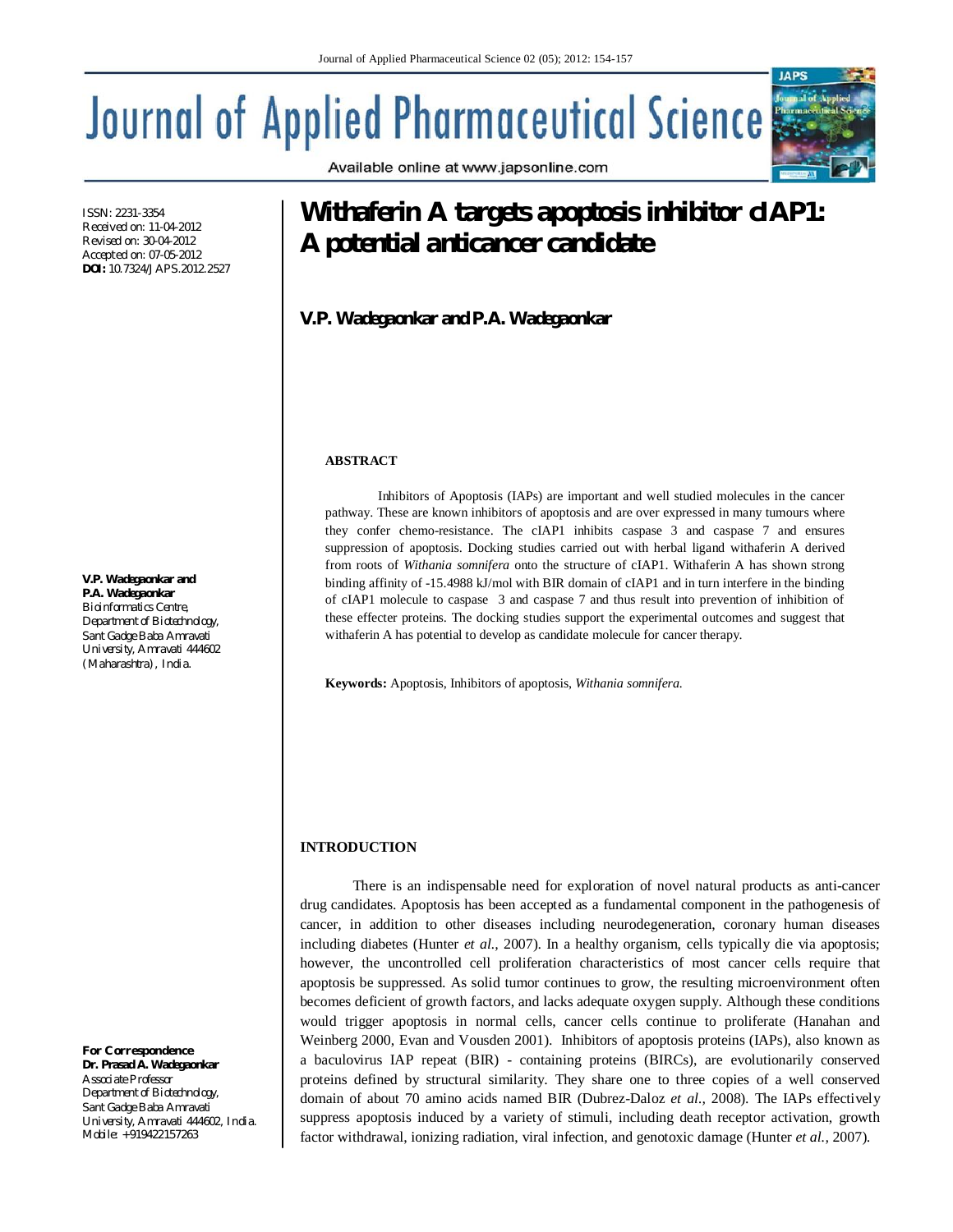There is direct evidence that IAPs are able to function as oncogenes. This is seen in the case of cIAPs where chromosome amplification of the 11q21-q23 region, encompassing cIAP1, has been observed in variety of malignancies, including medulloblastomas, renal cell carcinomas, glioblastomas, gastric carcinomas and non-small cell lung carcinomas. Esophageal squamous-cell carcinomas frequently display this amplification, and transcriptional profiling has identified cIAP1 as sole target that is consistently over-expressed in these tumors (Imoto *et al.,* 2001). Inhibitor of apoptosis proteins (IAPs) regulate apoptosis primarily by inhibiting caspase-family proteases. However, many IAPs also possess E3 ligase (ubiquitin-protein isopeptide ligase) activities implicated in both caspase-dependent and -independent functions of these proteins. The N-terminal (BIR1) and C-terminal (BIR3) BIR domains of cIAP1 are necessary and sufficient for binding TRAF2 and SMAC, respectively. Mutational analysis of the BIR1 and BIR3 domains identified critical residues required for TRAF2 and SMAC binding. Several mammalian IAP-family proteins have been reported to bind SMAC, including XIAP, cIAP1, cIAP2, and ML-IAP. The structural basis for the interaction of SMAC with IAP-family proteins has been determined for XIAP, where NMR, x-ray crystallographic, and other supporting studies have revealed a tetrapeptide motif in the N terminus of proteolytically processed SMAC that binds a surface crevice on the BIR3 domain of XIAP. Homology modeling and sequence analysis suggest that the BIR3 domain of cIAP1 is very similar to XIAP, with conservation of 8 of the 11 residues in XIAP that have been determined to account for interactions with the N terminus of mature SMAC. (Samuel *et al.,* 2006). Beside these IAPs also modulate apoptosis by binding and inactivating caspases. Inhibitor of apoptosis proteins (IAPs) interact with and inhibit caspases-3, -7, and -9. This interaction can be inhibited by Smac/DIABLO, a polypeptide released from mitochondria upon initiation of the apoptotic signaling process (Arnt *et al.,* 2002).

The realization that alterations in inhibitor of apoptosis (IAP) proteins are found in many types of human cancer and are associated with chemoresistance, disease progression and poor prognosis, has sparked a worldwide frenzy in the development of small pharmacological inhibitors of IAPs (Gyrd-Hansen & Meier, 2010).

In earlier reports, *Withania somnifera* root extracts and several withanolides isolated from it showed the inhibition of human colon, lung, CNS and breast cancer cell proliferation (Anjaneyulu *et al.,*, 1997, Jayaprakasam *et al.,* 2003, Grover *et al.,* 2010, 2011). We have earlier reported the production of withanolides in root organ culture of *Withania somnifera* under define environmental conditions (Wadegaonkar *et al.,* 2006).

A detailed understanding of how cIAP1 interacts with chemical inhibitors that modulate their activity in therapeutically useful ways. We, therefore, undertook computational approach to predict and validate the effect of withaferin A (an active anticancer component of in vitro grown roots of *Withania somnifera*) on cIAP1.

These studies demonstrate that inhibition of IAP proteins can modulate the efficacy of antineoplastic agents.

## **METHODS AND MATERIAL**

### **Ligand and Receptors**

The crystal structure of cIAP1-BIR3 domain in complex with the Smac-mimetic compound Smac037 [PDB: 3MUP] (Cossu *et al.,* 2010) was obtained from the Protein Data Bank (PDB) (Berman *et al.,* 2000). The ligand molecule withaferin A [PubChem: 265237] was retrieved from NCBI PubChem Compound database. The structure of this compound is shown in Figure 1. The energy of the ligand molecule was minimized by AMBER force field using VLife Engine and saved as Mol2 file format.



**Fig. 1:** Chemical structure of Withaferin A.

# **Structural aspects of cIAP1-BIR3 domain in complex with the Smac-mimetic compound Smac037**

The structural features of the receptor macromolecule considered in our study [PDB: 3MUP] have been described in detail elsewhere (Cossu *et al.,* 2010) by the depositors of the crystal structure to the Protein Data Bank. Briefly, the structure includes the BIR3 domain of cIAP1 in complex with Smac037. Thermal stability and fluorescence polarization assays show the stabilizing effect and the high affinity of both Smac037 and Smac066 for cIAP1-BIR3 domains. The BIR3 domain interacts with Smac037 (residues 254-355) comprises of 8 helices (49 residues) and 3 strands (beta sheets – 8 residues).

# **Docking**

Drug and ligand binding was simulated as protein ligand interaction using software LeadIT (BioSolve IT, GmbH). FlexX is an analysis scheme that was used which breaks the ligand into fragments, then repeatedly place an anchor fragment and incrementally build the entire ligand in place. FlexX uses a variant of the SCORE1 scoring function developed by Hans-Joachim Boehm for the de novo enzyme inhibitor design package LUDI (Boehm, 1992).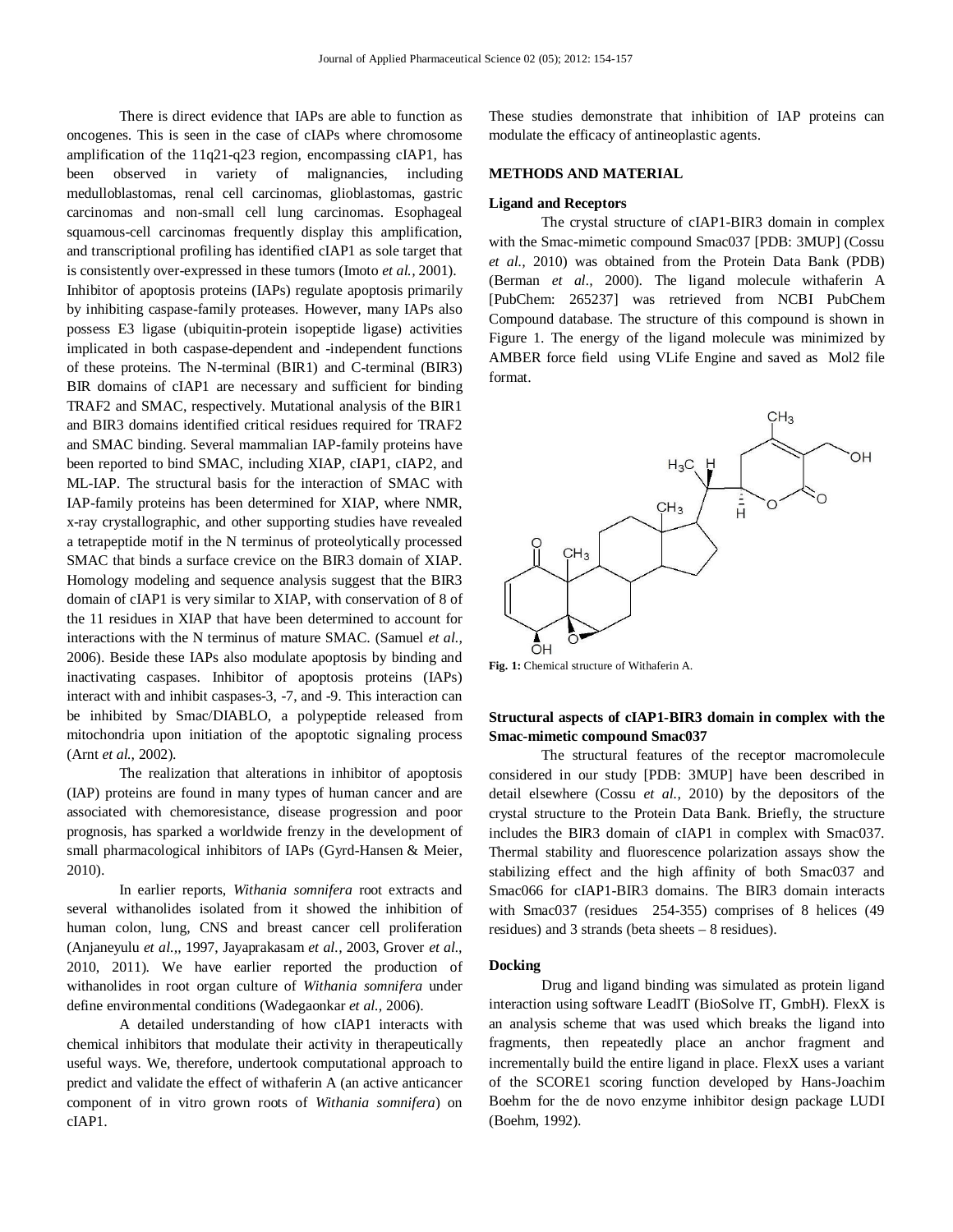Since the 3-D structure of ligand-protein complex was available, it was taken as reference ligand and binding site was defined such a way that it will include all amino acid residues within 6.5°A radius. The values of protonation of polar groups in binding site of cIAP1 are shown in Table 1.

The triangle matching method was used for docking of Withaferin A as ligand to the cIAP1 protein to defined binding site and analyze on the basis of free binding energy, hydrophobic interaction and hydrogen bonds between ligand and receptor molecules.

Table. 1: Protonation of polar groups in the binding site of 2MUP (cIAP1).

| Amino acid  | <b>Protonation state</b> | <b>Torsion</b> |
|-------------|--------------------------|----------------|
| $Arg-294A$  | $arg+$                   |                |
| Asp-296A    | asp-                     | --             |
| Asp-297 $A$ | asp-                     | --             |
| $Lys-299A$  | $1$ ys+                  | 180            |
| Asp- $304A$ | asp-                     | --             |
| $Arg-308A$  | $arg+$                   | --             |
| $Cys-309A$  | cys-                     | --             |
| $Glu-311A$  | glu-                     | --             |
| Asp- $314A$ | asp-                     | --             |
| $Glu-319A$  | glu-                     | --             |
| $Lys-322A$  | lys+                     | 180            |

#### **RESULT AND DISCUSSION**

Biochemical analysis has clearly established the fact that during apoptosis, Smac is released into the cytosol together with several other mitochondrial proteins (apoptosis inducing factors). The mature form of Smac binds to several IAPs and removes the ability of IAPs to block caspase-mediated apoptosis (Wu *et al.,* 2000). Withaferin A inhibits the proliferation of various cancer cells, therefore it was of interest to see whether withaferin A molecule interact with cIAP1 molecule for binding site of Smac and its mimetic compounds. LeadIT ver 1.3.0 was used to predict interaction of Withaferin A with cIAP1. LeadIT uses FlexX technology and has user friendly graphical interface to prepare, launch and analyse dock run. For understanding the mechanism of inhibition by Withaferin A, cIAP x-ray crystallographic structure complex with inhibitor (PDB ID 3MUP) available at RCSB protein data bank was used. The structure 3MUP has four identical polypeptide chains with 122 amino acid residues. This protein was co-crystallized with Smac037, a Smac-mimetic compound (Cossu et al., 2010). This inhibitor was used a\s reference ligand for docking studies. The reference ligand has hydrophobic interaction with Trp323, Leu354, Leu307 and Gly306 and hydrogen bonds with Arg208 and Asp314 of BIR region (Fig 2). The binding site was defined by including amino acid residues present with in 6.5 A radius around this interaction site of reference ligand.

One possible mode of action which is proposed here for Withaferin A to modulate activity of cIAP1 by occupying the Smac specific binding pocket present in the BIR region of the cIAP1 molecule. As FlexX reports the best docking solution for each run and also performs a cluster analysis in which the total number of clusters and the rank of each docking mode (cluster rank) is reported, in 9 out of 10 docked conformations obtained by the clustering analysis at 6.5 Å, the epoxy group of the lactone ring is

found closest to the amino group of Lys322 (Figure 3). The binding energies of the conformations of this cluster range from - 1.8559 to -15.4988 Kcal/mol.



**Fig. 2a:** Interaction of Smac037, a Smac-mimetic compound with cIAP (PDB ID 3MUP).



**Fig. 2b:** Docking of Smac037 Legand: black dashed lines - hydrogen bonds; green solid lines - hydrophobic interactions.

FlexX when used to analyse the interaction between cIAP1, Smac mimetic compound and inhibitor (Withaferin A, component of methanolic extract of *Withania somnifera*), The binding of Withaferin A to cIAP1 is characterized by H-bondings between a terminal hydroxyl group of the ligand and the side chain carboxyl group of Asp314, and epoxy group of ligand and –NH group of indole ring of Trp323 and ε-amino group of Lys322 (Figure 3 A.). The lengths of the H-bonds formed are 2.66, 1.92 and 1.92 Å respectively. It has also been reported that the residues Leu307, Arg308, Cys309, Asp314, Trp323 and Glu319, of cIAP1 are responsible for intermolecular hydrophobic interactions. Withaferin A showed strong binding affinity of -15.4988 kJ/mol with cIAP1 in the active site. Withaferin A docked into the same cavity in which Smac mimetic compound docked with hydrophobic interactions with Cys 309, Trp323, Glu319. in the BIR region of cIAP1(Fig. 3).